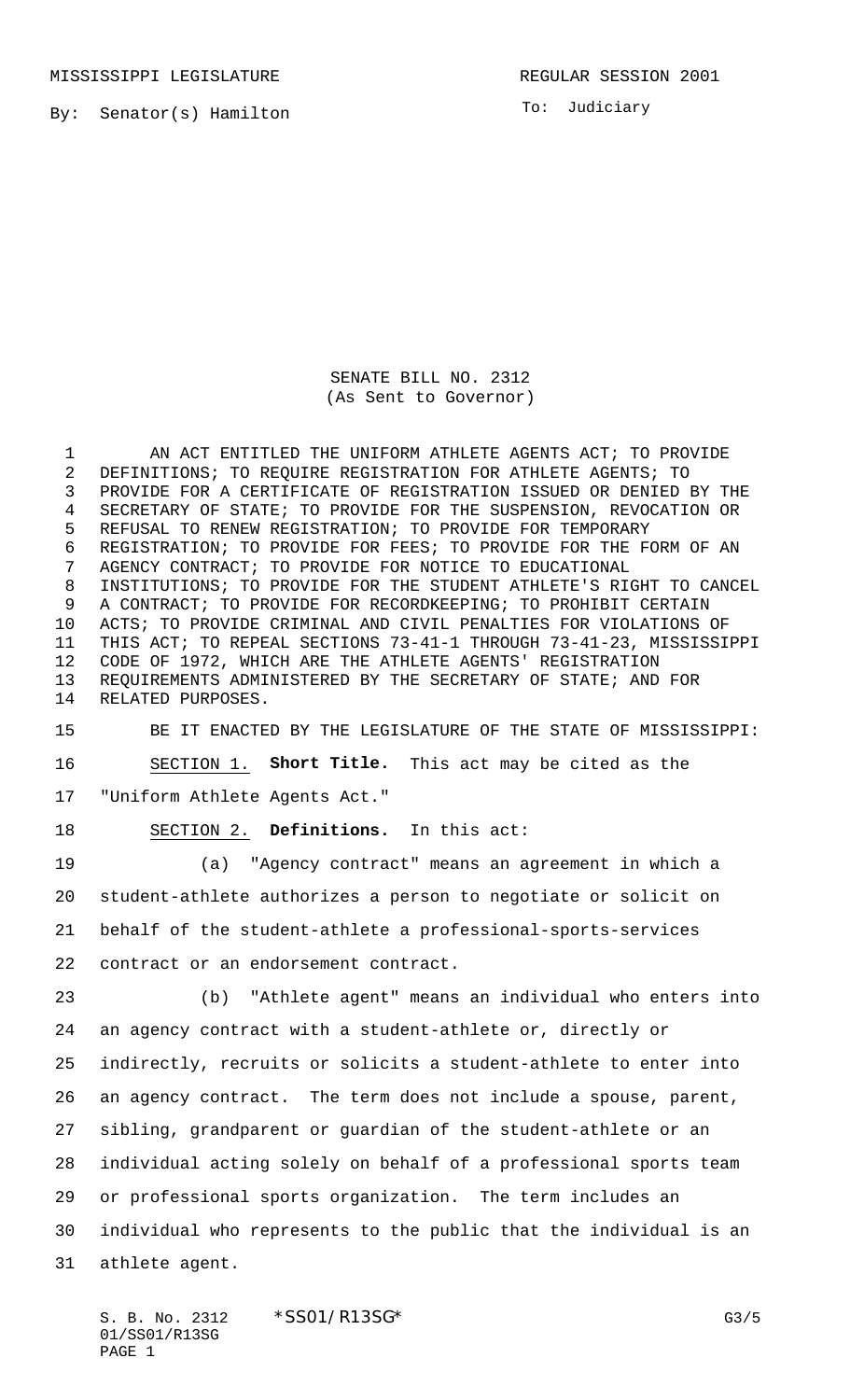(c) "Athletic director" means an individual responsible for administering the overall athletic program of an educational institution or, if an educational institution has separately administered athletic programs for male students and female students, the athletic program for males or the athletic program for females, as appropriate.

 (d) "Contact" means a communication, direct or indirect, between an athlete agent and a student-athlete, to recruit or solicit the student-athlete to enter into an agency contract.

 (e) "Endorsement contract" means an agreement under which a student-athlete is employed or receives consideration to use on behalf of the other party any value that the student-athlete may have because of publicity, reputation, following, or fame obtained because of athletic ability or performance.

 (f) "Intercollegiate sport" means a sport played at the collegiate level for which eligibility requirements for participation by a student-athlete are established by a national association for the promotion or regulation of collegiate athletics.

 (g) "Person" means an individual, corporation, business trust, estate, trust, partnership, limited liability company, association, joint venture, government; governmental subdivision, agency or instrumentality; public corporation, or any other legal or commercial entity.

 (h) "Professional-sports-services contract" means an agreement under which an individual is employed or agrees to render services as a player on a professional sports team, with a professional sports organization, or as a professional athlete. (i) "Record" means information that is inscribed on a tangible medium or that is stored in an electronic or other medium

and is retrievable in perceivable form.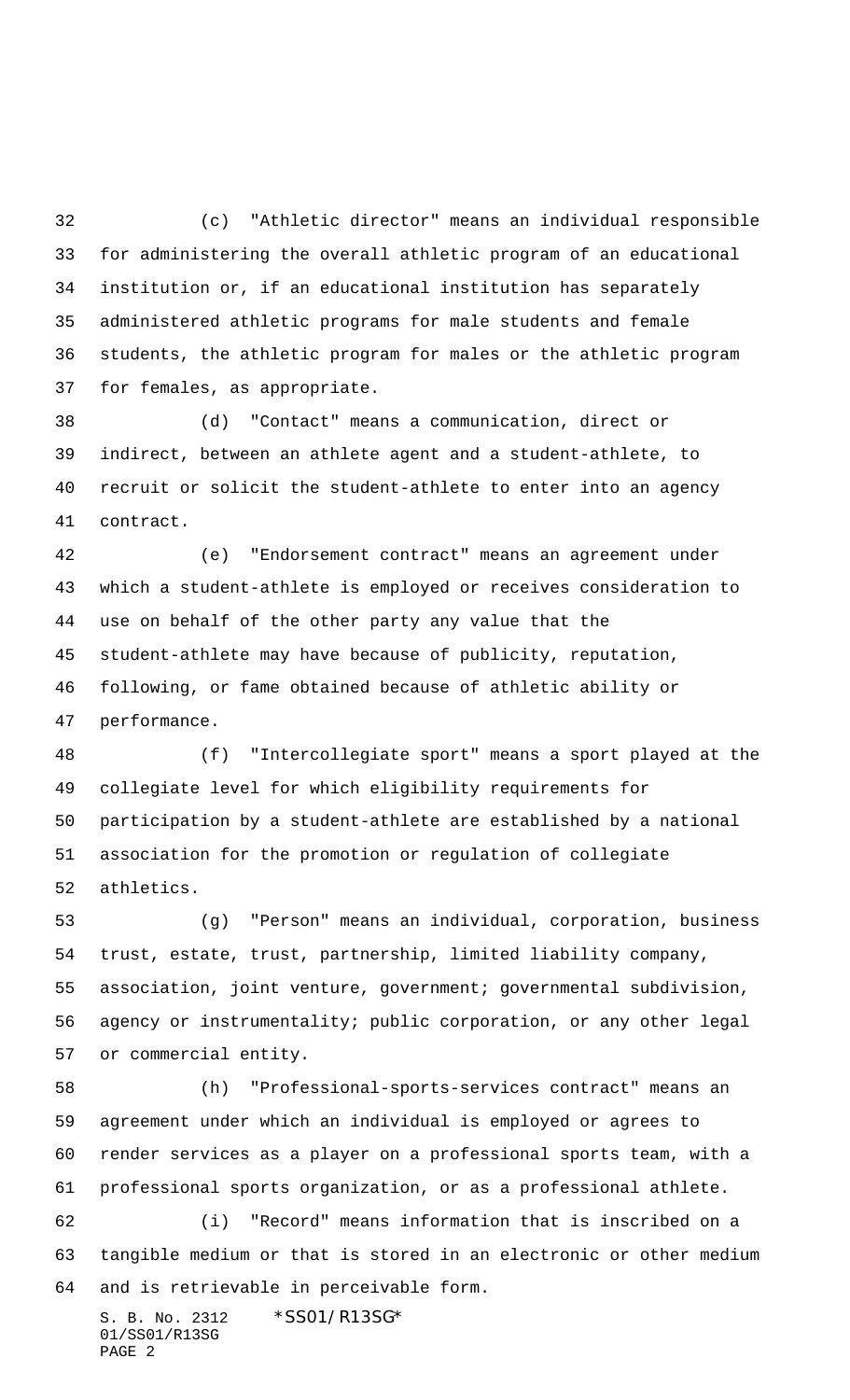(j) "Registration" means registration as an athlete agent pursuant to this act.

 (k) "State" means a state of the United States, the District of Columbia, Puerto Rico, the United States Virgin Islands, or any territory or insular possession subject to the jurisdiction of the United States.

 (l) "Student-athlete" means an individual who engages in, is eligible to engage in, or may be eligible in the future to engage in, any intercollegiate sport. If an individual is permanently ineligible to participate in a particular intercollegiate sport, the individual is not a student-athlete for purposes of that sport.

 SECTION 3. **Administration; service of process; subpoenas.** (1) The Secretary of State shall administer this act.

 (2) By engaging in the business of an athlete agent in this state, a nonresident individual appoints the Secretary of State as the individual's agent to accept service of process in any civil action related to the individual's business as an athlete agent in this state.

 (3) The Secretary of State may issue subpoenas for any relevant material under this act.

 SECTION 4. **Athlete agents: registration required.** (1) Except as otherwise provided in subsection (2), an individual may not act as an athlete agent in this state before being issued a certificate of registration under Section 6 or 8.

 (2) An individual may act as an athlete agent before being issued a certificate of registration for all purposes except signing an agency contract if:

 (a) A student-athlete or another acting on behalf of 94 the student-athlete initiates communication with the individual; and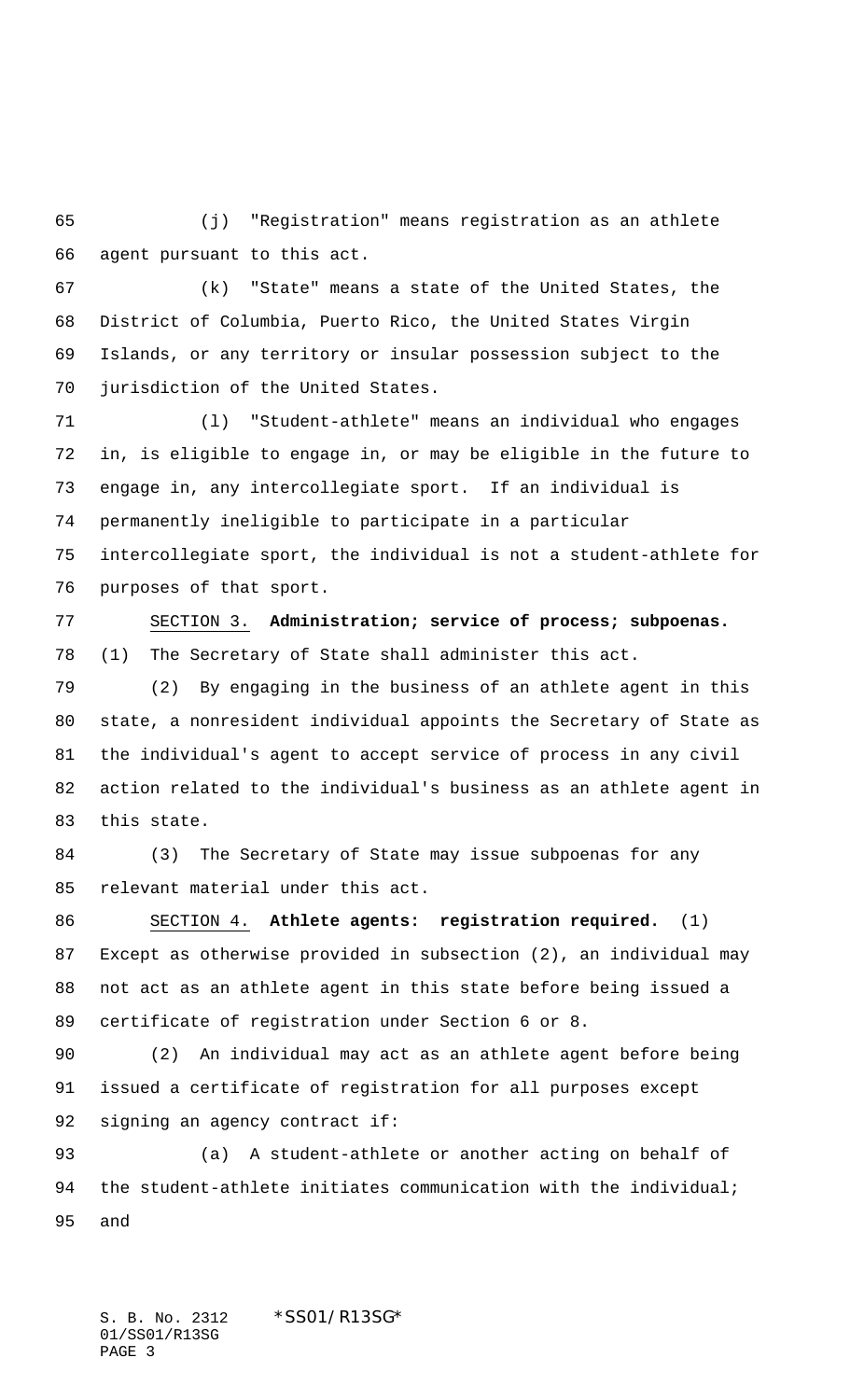(b) Within seven (7) days after an initial act as an athlete agent, the individual submits an application to register as an athlete agent in this state.

 (3) An agency contract resulting from conduct in violation of this section is void. The athlete agent shall return any consideration received under the contract.

 SECTION 5. **Registration as athlete agent; form; requirements.** (1) An applicant for registration shall submit an application for registration to the Secretary of State in a form prescribed by the Secretary of State. An application filed under this section is a public record. Except as otherwise provided in subsection (2), the application must be in the name of an individual and signed by the applicant under penalty of perjury and must state or contain:

 (a) The name of the applicant and the address of the applicant's principal place of business;

 (b) The name of the applicant's business or employer, if applicable;

 (c) Any business or occupation engaged in by the applicant for the five (5) years next preceding the date of submission of the application;

 (d) A description of the applicant's: 118 (i) Formal training as an athlete agent; (ii) Practical experience as an athlete agent; and (iii) Educational background relating to the applicant's activities as an athlete agent. (e) The names and addresses of three (3) individuals not related to the applicant who are willing to serve as references; (f) The name, sport and last known team for each individual for whom the applicant provided services as an athlete agent during the five (5) years next preceding the date of

S. B. No. 2312 \*SS01/R13SG\* 01/SS01/R13SG PAGE 4

submission of the application;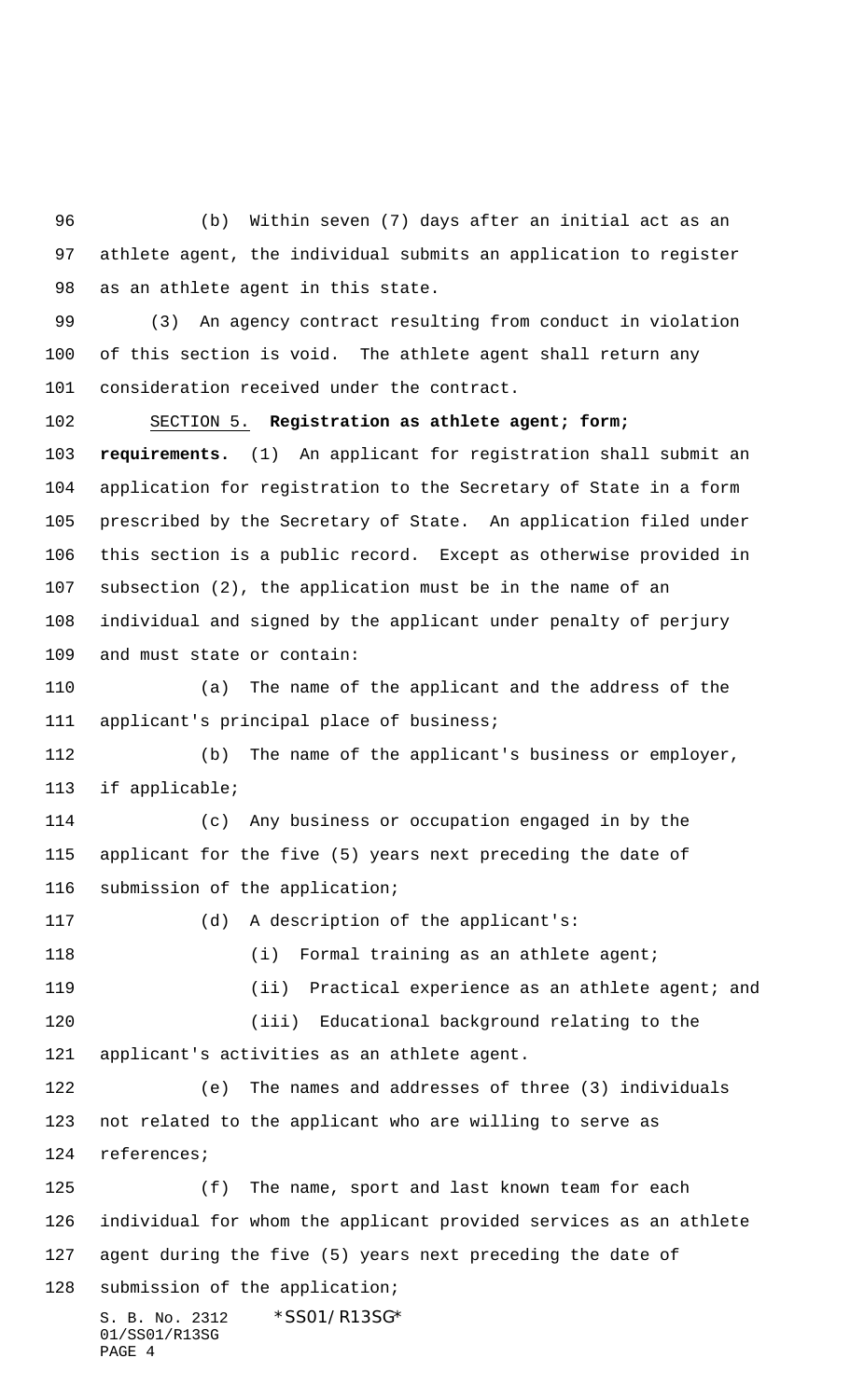129 (g) The names and addresses of all persons who are:

 (i) With respect to the athlete agent's business if it is not a corporation, the partners, officers, associates or profit-sharers; and

 (ii) With respect to a corporation employing the athlete agent, the officers, directors and any shareholder of the corporation with a five percent (5%) or greater interest.

 (h) Whether the applicant or any other person named pursuant to paragraph (g) has been convicted of a crime that, if committed in this state, would be a felony or other crime involving moral turpitude, and identify the crime;

 (i) Whether there has been any administrative or judicial determination that the applicant or any other person named pursuant to paragraph (g) has made a false, misleading, deceptive or fraudulent representation;

 (j) Any instance in which the conduct of the applicant or any other person named pursuant to paragraph (g) resulted in the imposition of a sanction, suspension or declaration of ineligibility to participate in an interscholastic or intercollegiate athletic event on a student-athlete or educational institution;

 (k) Any sanction, suspension or disciplinary action taken against the applicant or any other person named pursuant to paragraph (g) arising out of occupational or professional conduct; and

S. B. No. 2312 \*SS01/R13SG\* 01/SS01/R13SG (l) Whether there has been any denial of an application for, suspension or revocation of, or refusal to renew, the registration or licensure of the applicant or any other person named pursuant to paragraph (g) as an athlete agent in any state. (2) An individual who has submitted an application for, and received a certificate of, registration or licensure as an athlete agent in another state, may submit a copy of the application and a valid certificate of registration or licensure from the other

PAGE 5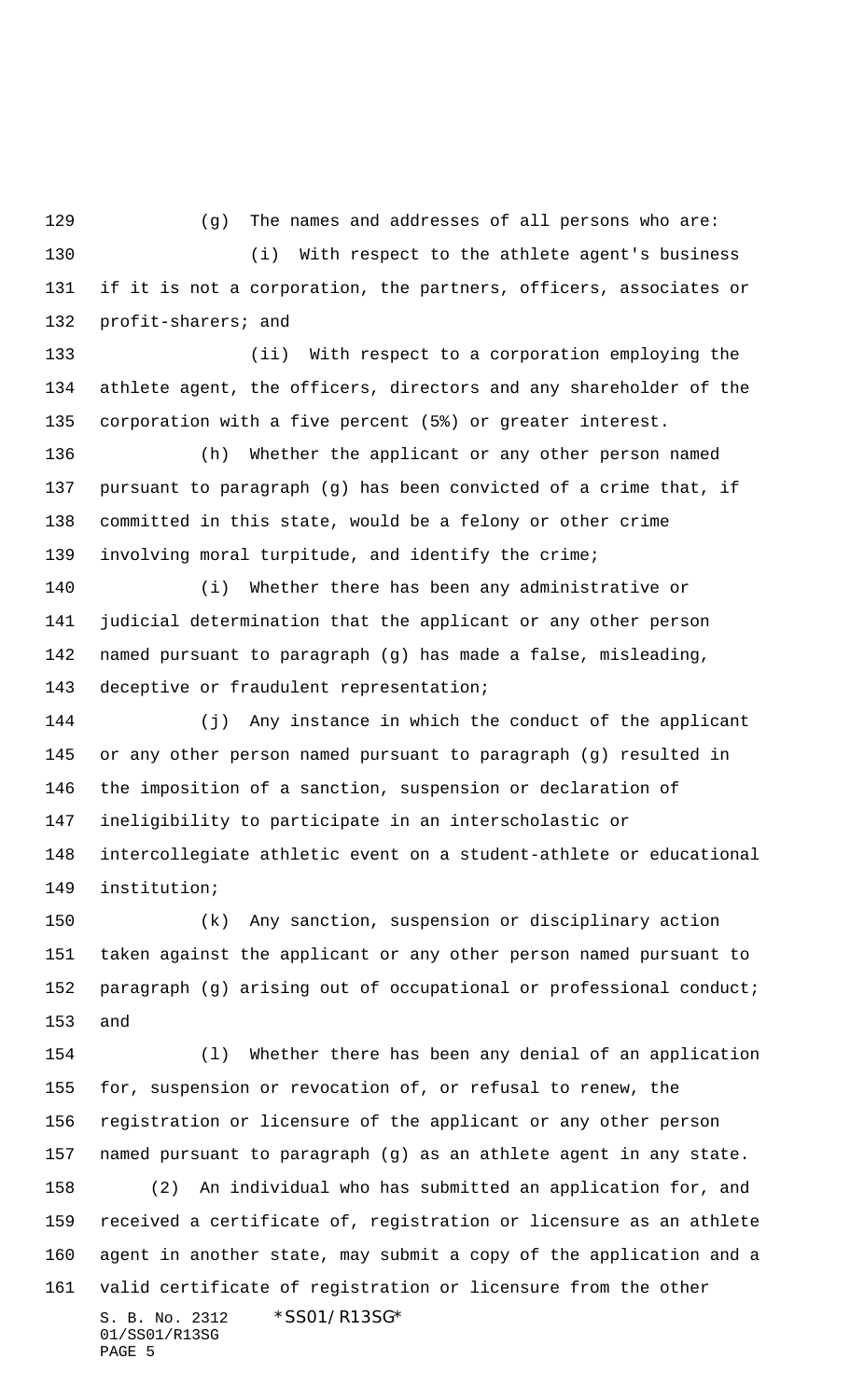state in lieu of submitting an application in the form prescribed pursuant to subsection (1). The Secretary of State shall accept the application and the certificate from the other state as an application for registration in this state if the application to the other state:

 (a) Was submitted in the other state within the six (6) months next preceding the submission of the application in this state and the applicant certifies the information contained in the application is current;

 (b) Contains information substantially similar to or more comprehensive than that required in an application submitted in this state; and

 (c) Was signed by the applicant under penalty of perjury.

 SECTION 6. **Certificate of registration; issuance or denial; renewal.** (1) Except as otherwise provided in subsection (3), the Secretary of State shall issue a certificate of registration to an individual who complies with Section 5(1).

 (2) Except as otherwise provided in subsection (3), the Secretary of State shall issue a certificate of registration to an individual whose application has been accepted under Section 5(2).

 (3) The Secretary of State may refuse to issue a certificate of registration if the Secretary of State determines that the applicant has engaged in conduct that has a significant adverse effect on the applicant's fitness to serve as an athlete agent. In making the determination, the Secretary of State may consider whether the applicant has:

 (a) Been convicted of a crime that, if committed in this state, would be a felony or other crime involving moral turpitude;

 (b) Made a materially false, misleading, deceptive or fraudulent representation as an athlete agent or in the

application;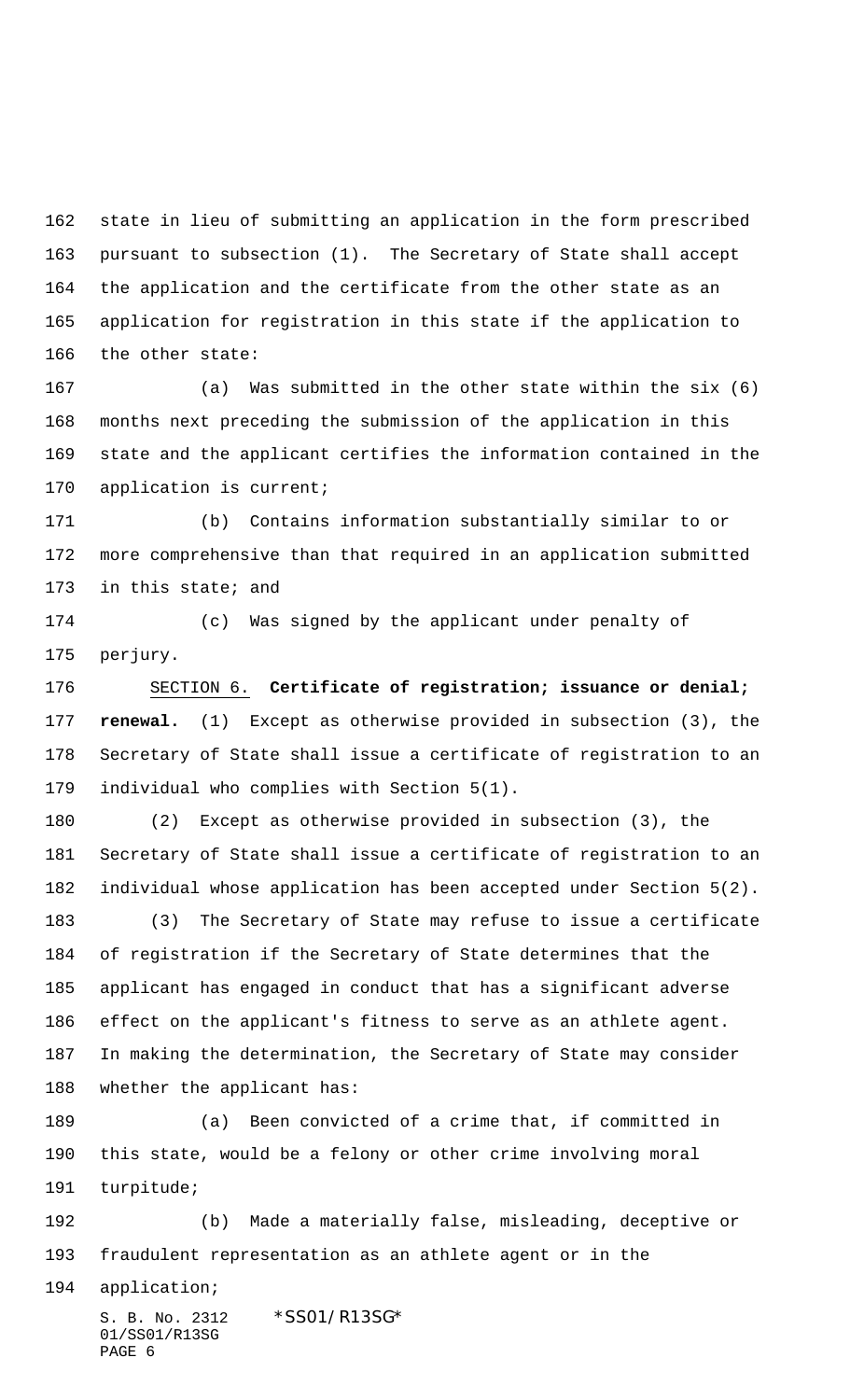(c) Engaged in conduct that would disqualify the applicant from serving in a fiduciary capacity; (d) Engaged in conduct prohibited by Section 14; (e) Had a registration or licensure as an athlete agent suspended, revoked, or denied or been refused renewal of registration or licensure in any state; (f) Engaged in conduct or failed to engage in conduct the consequence of which was that a sanction, suspension or declaration of ineligibility to participate in an interscholastic or intercollegiate athletic event was imposed on a student-athlete or educational institution; or (g) Engaged in conduct that significantly adversely reflects on the applicant's credibility, honesty or integrity. (4) In making a determination under subsection (3), the Secretary of State shall consider: (a) How recently the conduct occurred; (b) The nature of the conduct and the context in which it occurred; and (c) Any other relevant conduct of the applicant. (5) An athlete agent may apply to renew a registration by submitting an application for renewal in a form prescribed by the Secretary of State. An application filed under this section is a public record. The application for renewal must be signed by the applicant under penalty of perjury and must contain current information on all matters required in an original registration. (6) An individual who has submitted an application for renewal of registration or licensure in another state, in lieu of submitting an application for renewal in the form prescribed pursuant to subsection (5), may file a copy of the application for renewal and a valid certificate of registration from the other state. The Secretary of State shall accept the application for renewal from the other state as an application for renewal in this state if the application to the other state: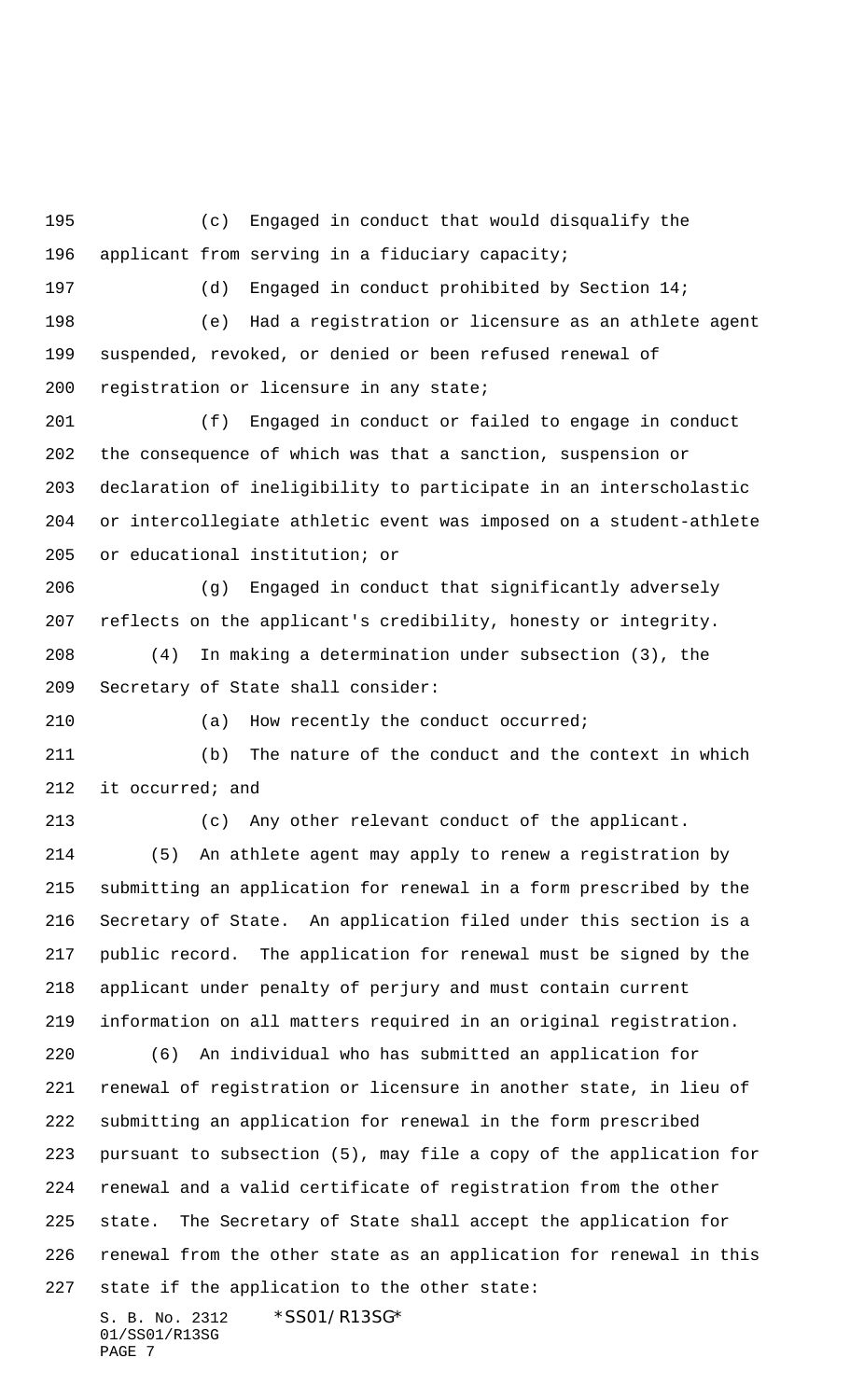(a) Was submitted in the other state within the last six (6) months and the applicant certifies the information contained in the application for renewal is current;

 (b) Contains information substantially similar to or more comprehensive than that required in an application for renewal submitted in this state; and

 (c) Was signed by the applicant under penalty of perjury.

 (7) A certificate of registration or a renewal of a registration is valid for two (2) years.

 SECTION 7. **Suspension, revocation or refusal to renew registration.** (1) The Secretary of State may suspend, revoke or refuse to renew a registration for conduct that would have justified denial of registration under Section 6(3).

 (2) The Secretary of State may deny, suspend, revoke or refuse to renew a registration only after proper notice and an opportunity for a hearing.

 (3) (a) The Secretary of State shall appoint at least one (1) hearing officer for the purpose of holding hearings, compiling evidence and rendering decisions under this section and Section 6 248 of this act. The hearing officer shall fix the date for 249 adjudicatory hearings and notify the athlete agent involved. Such

hearing shall be held at a location to be designated by the

hearing officer, not less than fifteen (15) nor more than thirty

(30) days after the mailing of notice to the athlete agent

253 involved. At the conclusion of the hearing, the hearing officer

shall take appropriate action regarding the registration of the

athlete agent involved.

(b) Any athlete agent whose application for

257 registration has been denied or not renewed, or whose registration

has been revoked or suspended by the hearing officer, within

thirty (30) days after the date of such final decision, shall have

S. B. No. 2312 \*SS01/R13SG\* 01/SS01/R13SG 260 the right of a trial de novo on appeal to the Circuit Court of the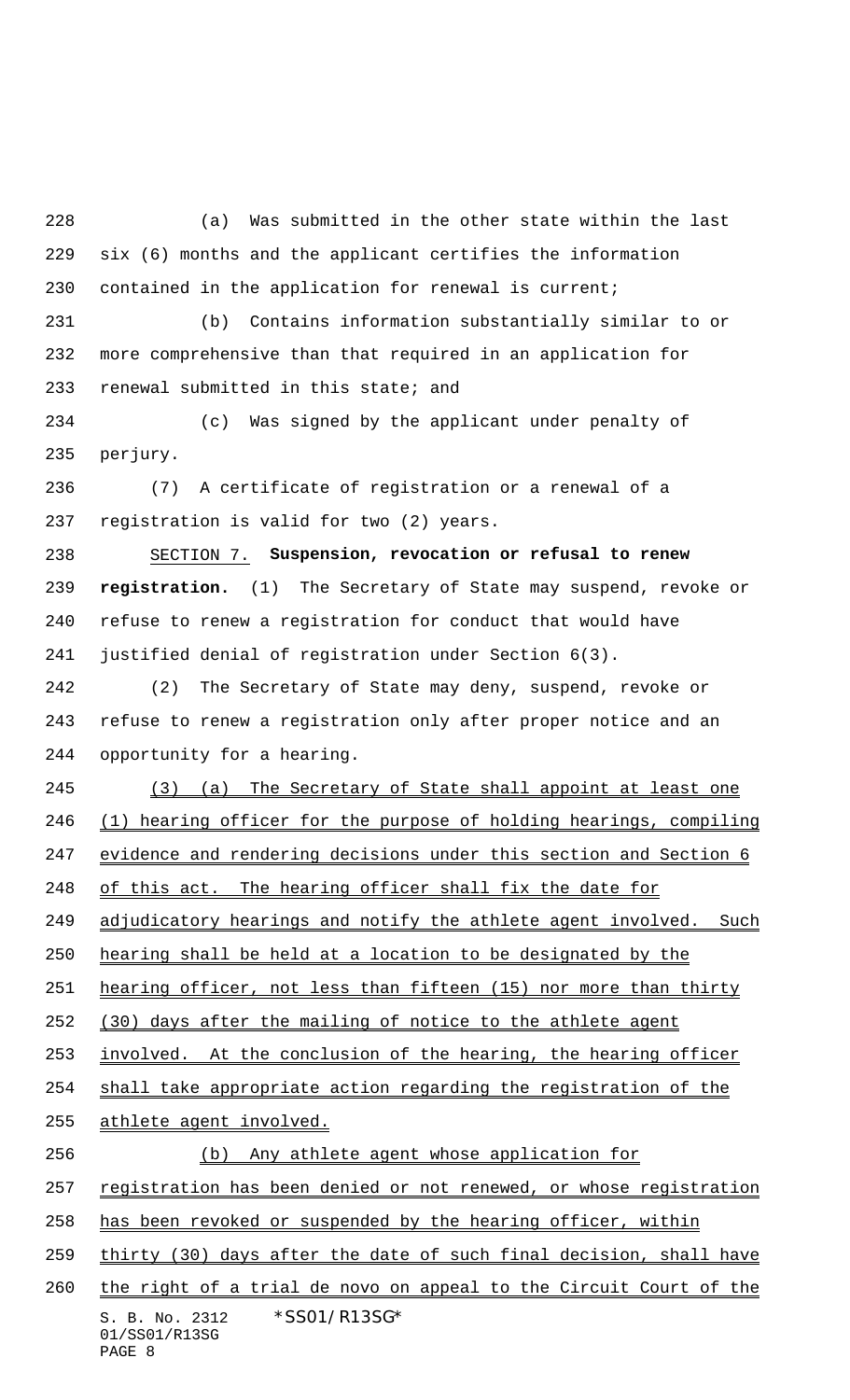S. B. No. 2312 \*SS01/R13SG\* 01/SS01/R13SG PAGE 9 party shall have the right of appeal to the Supreme Court as 263 provided by law from any decision of the circuit court. No athlete agent shall be allowed to deliver services to a Mississippi NCAA athlete while any such appeal is pending. (4) In addition to the reasons specified in subsection (1) and (2) of this section, the secretary shall be authorized to suspend the registration of any person for being out of compliance with an order for support, as defined in Section 93-11-153. The procedure for suspension of a registration for being out of 271 compliance with an order for support, and the procedure for the 272 reissuance or reinstatement of a registration suspended for that purpose, and the payment of any fees for the reissuance or 274 reinstatement of a registration suspended for that purpose, shall be governed by Section 93-11-157 or 93-11-163, as the case may be. Actions taken by the secretary in suspending the registration of a 277 person when required by Section 93-11-157 are not actions from 278 which an appeal may be taken under this section. Any appeal of a 279 registration suspension that is required by Section 93-11-157 or 93-11-163 shall be taken in accordance with the appeal procedure specified in Section 93-11-157 or 93-11-163, as the case may be, rather than the procedure specified in this section. If there is any conflict between any provision of Section 93-11-157 or 93-11-163 and any provision of this chapter, the provisions of Section 93-11-157 or 93-11-163, as the case may be, shall control. SECTION 8. **Temporary registration.** The Secretary of State may issue a temporary certificate of registration while an application for registration or renewal is pending. SECTION 9. **Registration and renewal fee.** An application for registration or renewal of registration must be accompanied by a fee in the following amount: (a) One Hundred Dollars (\$100.00) for an initial application for registration;

First Judicial District of Hinds County, Mississippi. Either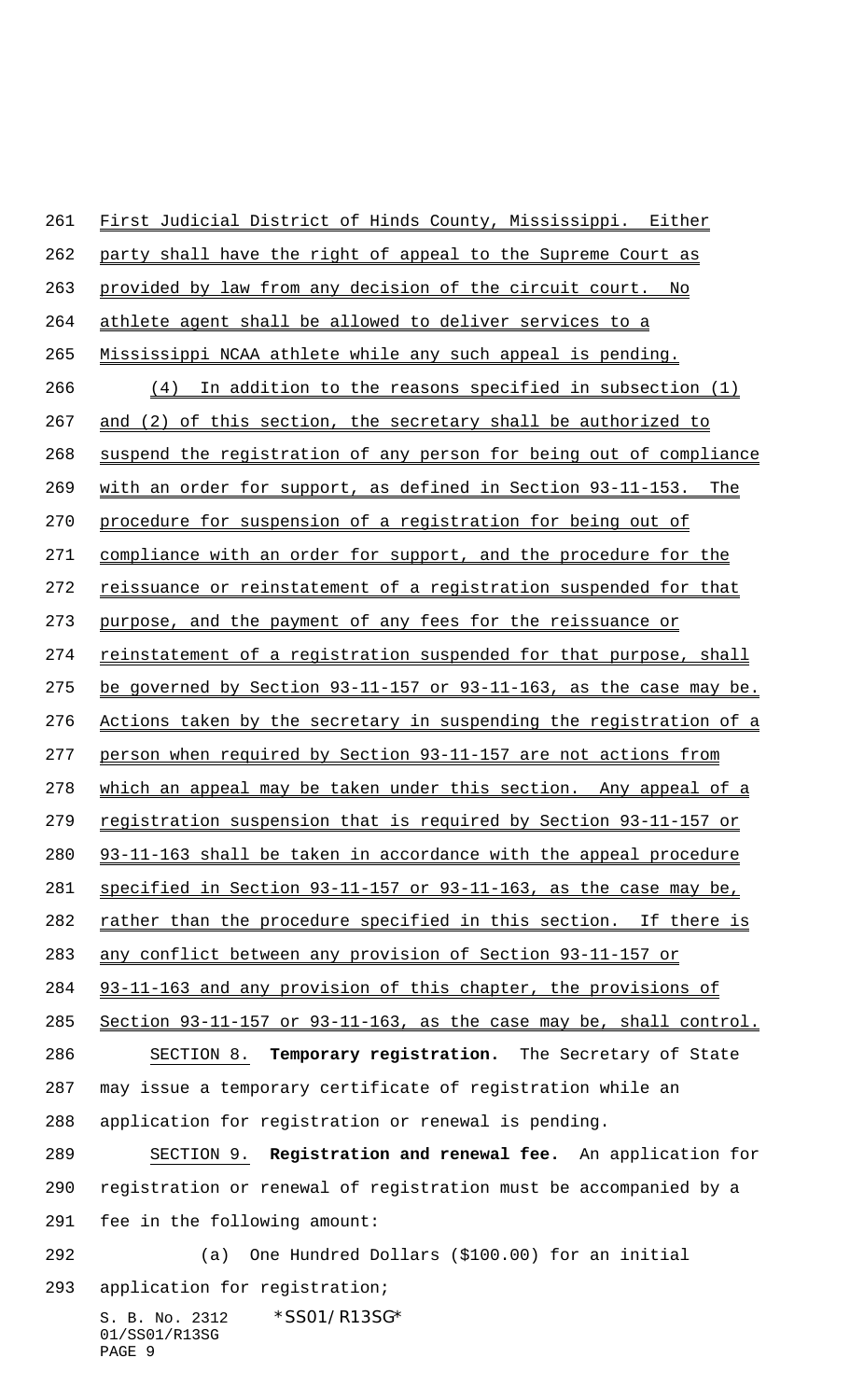S. B. No. 2312 \*SS01/R13SG\* (b) One Hundred Dollars (\$100.00) for an application for registration based upon a certificate of registration or licensure issued by another state; (c) Fifty Dollars (\$50.00) for an application for renewal of registration; or (d) Fifty Dollars (\$50.00) for an application for renewal of registration based upon an application for renewal of registration or licensure submitted in another state. SECTION 10. **Form of contract.** (1) An agency contract must be in a record, signed by the parties. (2) An agency contract must state or contain: (a) The amount and method of calculating the consideration to be paid by the student-athlete for services to be provided by the athlete agent under the contract and any other consideration the athlete agent has received or will receive from any other source for entering into the contract or for providing the services; (b) The name of any person not listed in the application for registration or renewal who will be compensated because the student-athlete signed the agency contract; (c) A description of any expenses that the student-athlete agrees to reimburse; (d) A description of the services to be provided to the student-athlete; (e) The duration of the contract; and (f) The date of execution. (3) An agency contract must contain, in close proximity to the signature of the student-athlete, a conspicuous notice in boldface type in capital letters stating: **WARNING TO STUDENT-ATHLETE IF YOU SIGN THIS CONTRACT: (1) YOU MAY LOSE YOUR ELIGIBILITY TO COMPETE AS A STUDENT-ATHLETE IN YOUR SPORT;**

01/SS01/R13SG PAGE 10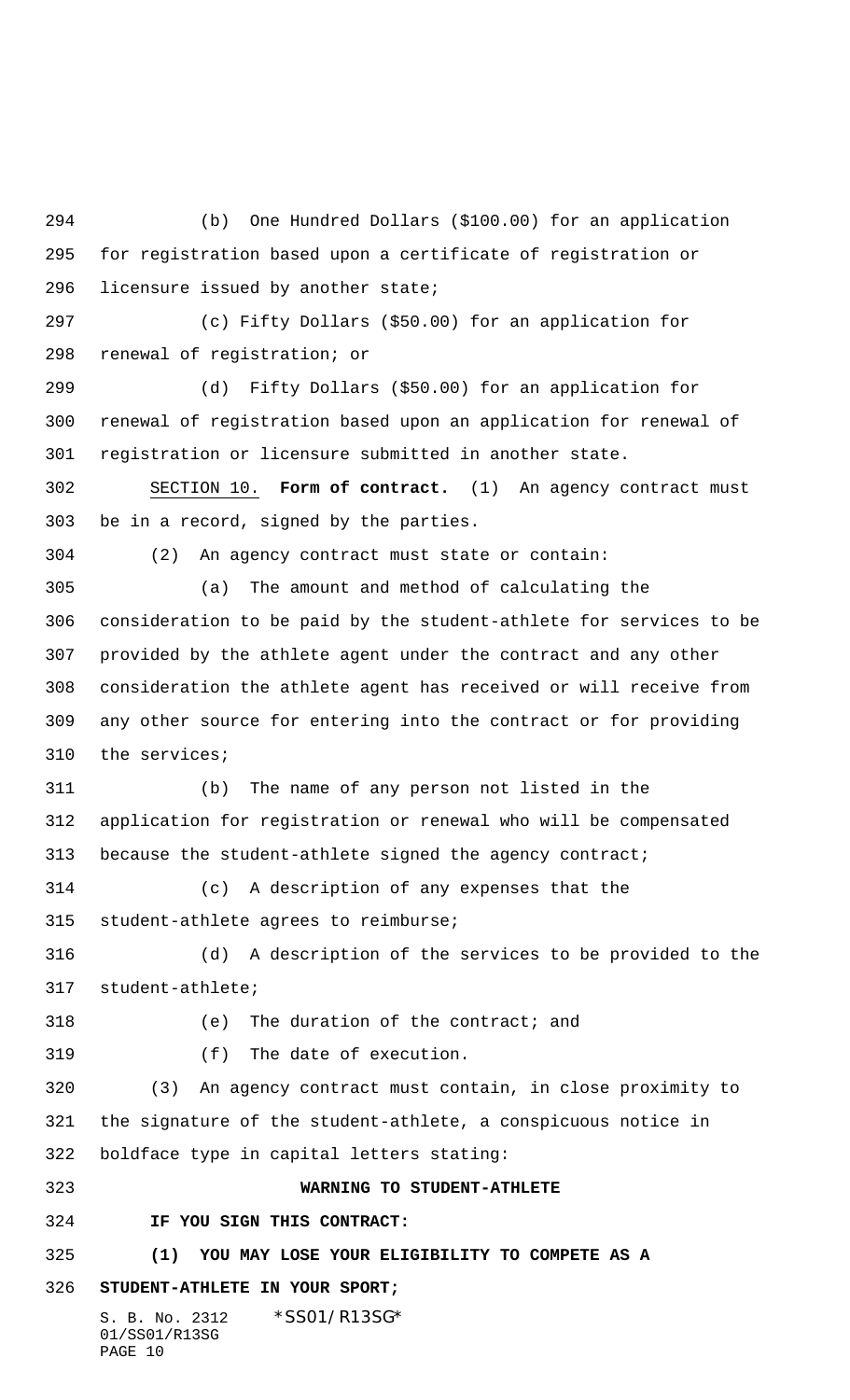**(2) BOTH YOU AND YOUR ATHLETE AGENT ARE REQUIRED TO TELL YOUR ATHLETIC DIRECTOR, IF YOU HAVE AN ATHLETIC DIRECTOR, WITHIN 72 HOURS AFTER ENTERING INTO AN AGENCY CONTRACT; AND**

 **(3) YOU MAY CANCEL THIS CONTRACT WITHIN 14 DAYS AFTER SIGNING IT. CANCELLATION OF THE CONTRACT MAY NOT REINSTATE YOUR ELIGIBILITY.**

 (4) An agency contract that does not conform to this section is voidable by the student-athlete.

 (5) The athlete agent shall give a copy of the signed agency contract to the student-athlete at the time of signing.

 SECTION 11. **Notice to educational institution.** (1) Within seventy-two (72) hours after entering into an agency contract or before the next scheduled athletic event in which the student-athlete may participate, whichever occurs first, the athlete agent shall give notice in a record of the existence of the contract to the athletic director of the educational institution at which the student-athlete is enrolled or the athlete agent has reasonable grounds to believe the student-athlete intends to enroll.

 (2) Within seventy-two (72) hours after entering into an agency contract or before the next athletic event in which the student-athlete may participate, whichever occurs first, the student-athlete shall inform the athletic director of the educational institution at which the student-athlete is enrolled that he or she has entered into an agency contract.

 SECTION 12. **Student-athlete's right to cancel.** (1) A student-athlete may cancel an agency contract by giving notice in a record to the athlete agent of the cancellation within fourteen (14) days after the contract is signed.

 (2) A student-athlete may not waive the right to cancel any agency contract.

S. B. No. 2312 \*SS01/R13SG\* 01/SS01/R13SG PAGE 11 (3) If a student-athlete cancels an agency contract, the student-athlete is not required to pay any consideration under the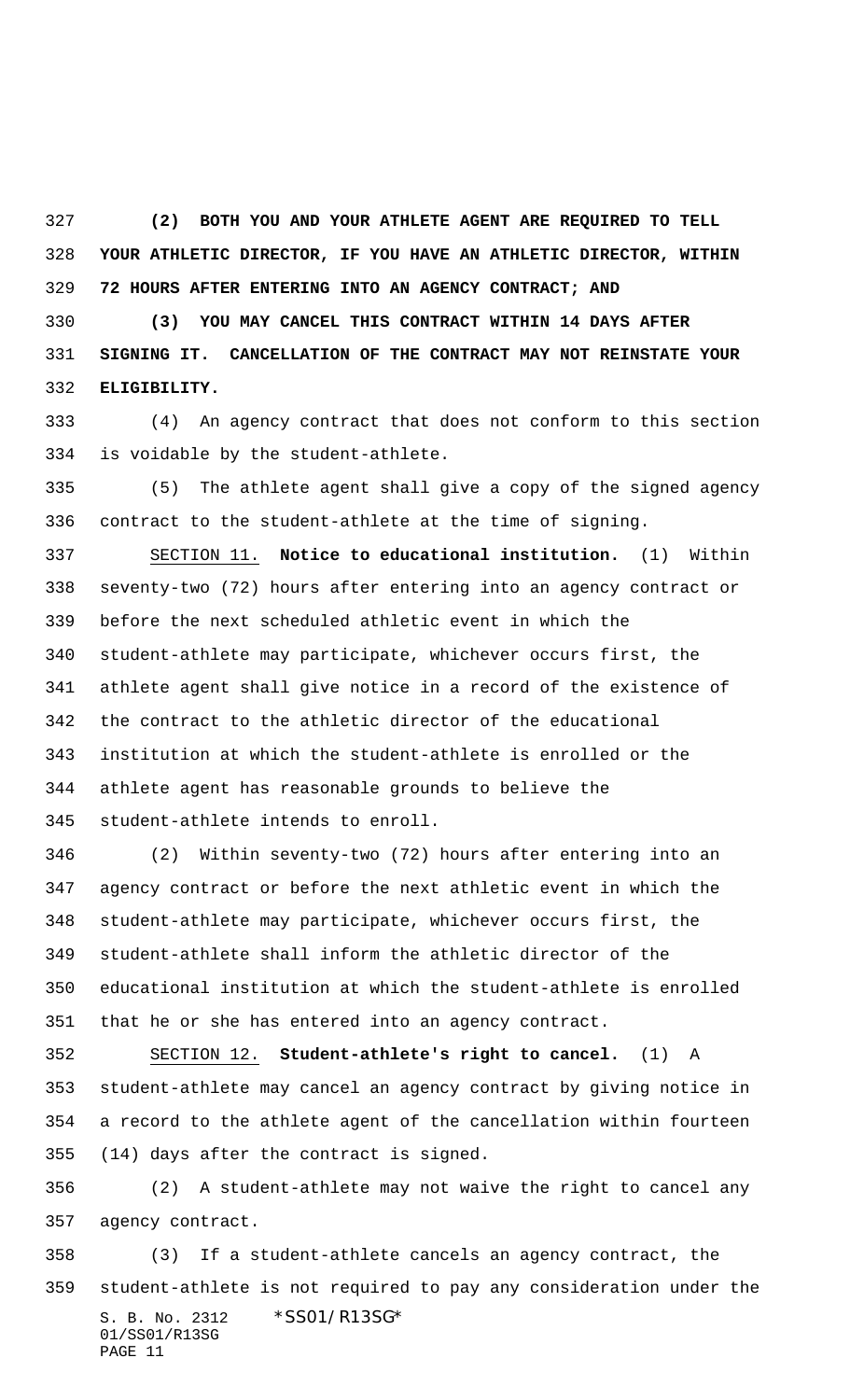contract or to return any consideration received from the agent to induce the student-athlete to enter into the contract.

 SECTION 13. **Required records.** (1) An athlete agent shall retain the following records for a period of five (5) years:

 (a) The name and address of each individual represented by the athlete agent;

 (b) Any agency contract entered into by the athlete agent; and

 (c) Any direct costs incurred by the athlete agent in the recruitment or solicitation of a student-athlete.

 (2) Records required by subsection (1) to be retained are open to inspection by the Secretary of State during normal business hours.

 SECTION 14. **Prohibited acts.** (1) An athlete agent may not do any of the following with the intent to induce a student-athlete to enter into an agency contract:

 (a) Give any materially false or misleading information or make a materially false promise or representation;

 (b) Furnish anything of value to a student-athlete before the student-athlete enters into the agency contract; or

 (c) Furnish anything of value to any individual other than the student-athlete or another registered athlete agent.

(2) An athlete agent may not intentionally:

 (a) Initiate contact with a student-athlete unless registered under this act;

S. B. No. 2312 \*SS01/R13SG\* 01/SS01/R13SG (b) Refuse or willfully fail to retain or permit inspection of the records required by Section 13; (c) Violate Section 4 by failing to register; (d) Provide materially false or misleading information in an application for registration or renewal of registration; (e) Predate or postdate an agency contract; or (f) Fail to notify a student-athlete prior to the student-athlete's signing an agency contract for a particular

PAGE 12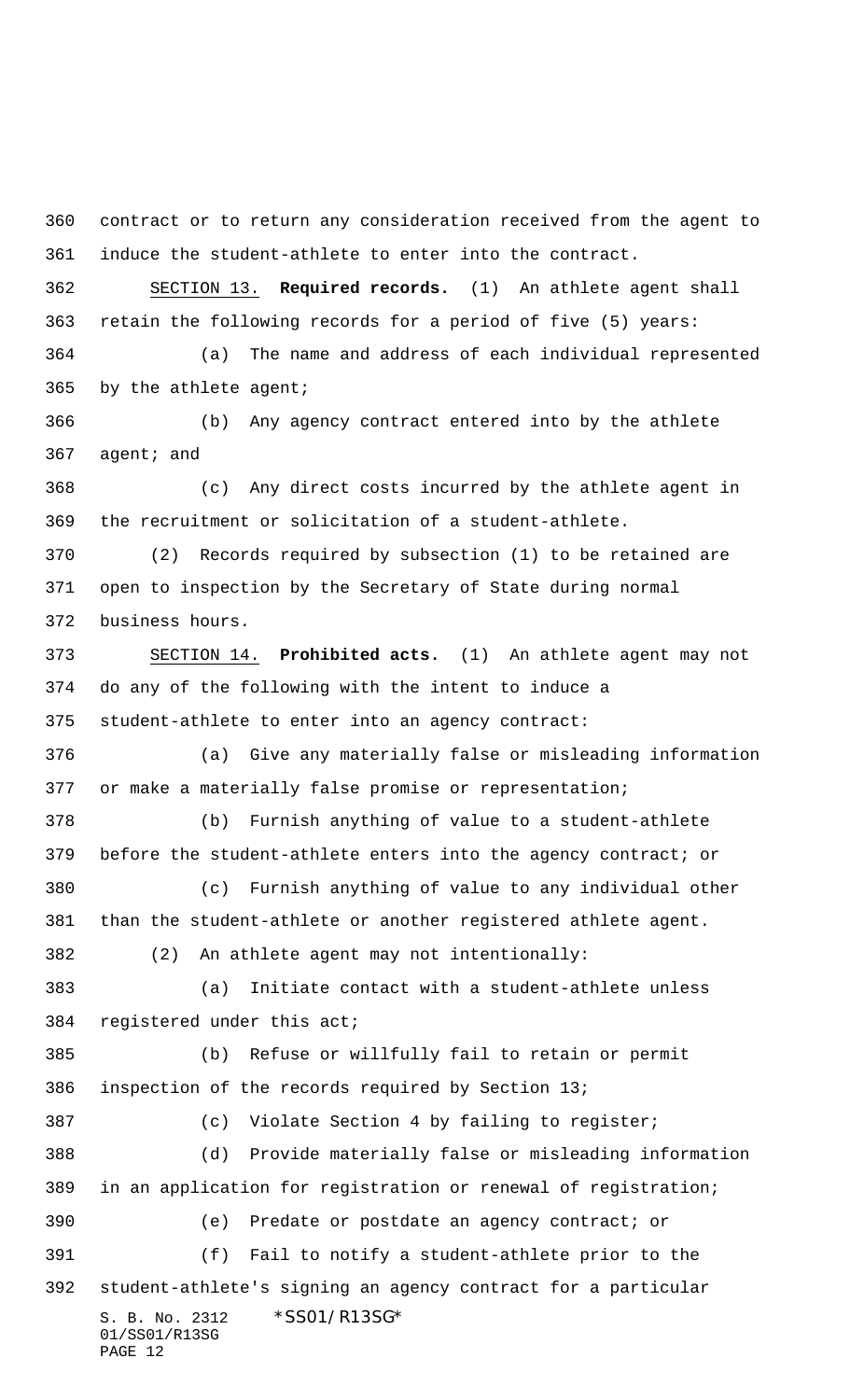sport that the signing by the student-athlete may make the student-athlete ineligible to participate as a student-athlete in that sport.

 SECTION 15. **Criminal penalties.** The commission of any act prohibited by Section 14 by an athlete agent is a felony punishable by a fine of not more than Ten Thousand Dollars (\$10,000.00) or by imprisonment of not more than two (2) years, or both.

 SECTION 16. **Civil remedies.** (1) An educational institution has a right of action against an athlete agent or a former student-athlete for damages caused by a violation of this act. In an action under this section, the court may award to the prevailing party costs and reasonable attorney's fees.

 (2) Damages of an educational institution under subsection (1) include losses and expenses incurred because, as a result of the activities of an athlete agent or former student-athlete, the educational institution was injured by a violation of this act or was penalized, disqualified or suspended from participation in athletics by a national association for the promotion and regulation of athletics, by an athletic conference, or by reasonable self-imposed disciplinary action taken to mitigate sanctions.

 (3) A right of action under this section does not accrue until the educational institution discovers or by the exercise of reasonable diligence would have discovered the violation by the athlete agent or former student-athlete.

 (4) Any liability of the athlete agent or the former student-athlete under this section is several and not joint.

 (5) This act does not restrict rights, remedies or defenses of any person under law or equity.

 SECTION 17. **Administrative penalty.** The Secretary of State may assess a civil penalty against an athlete agent not to exceed